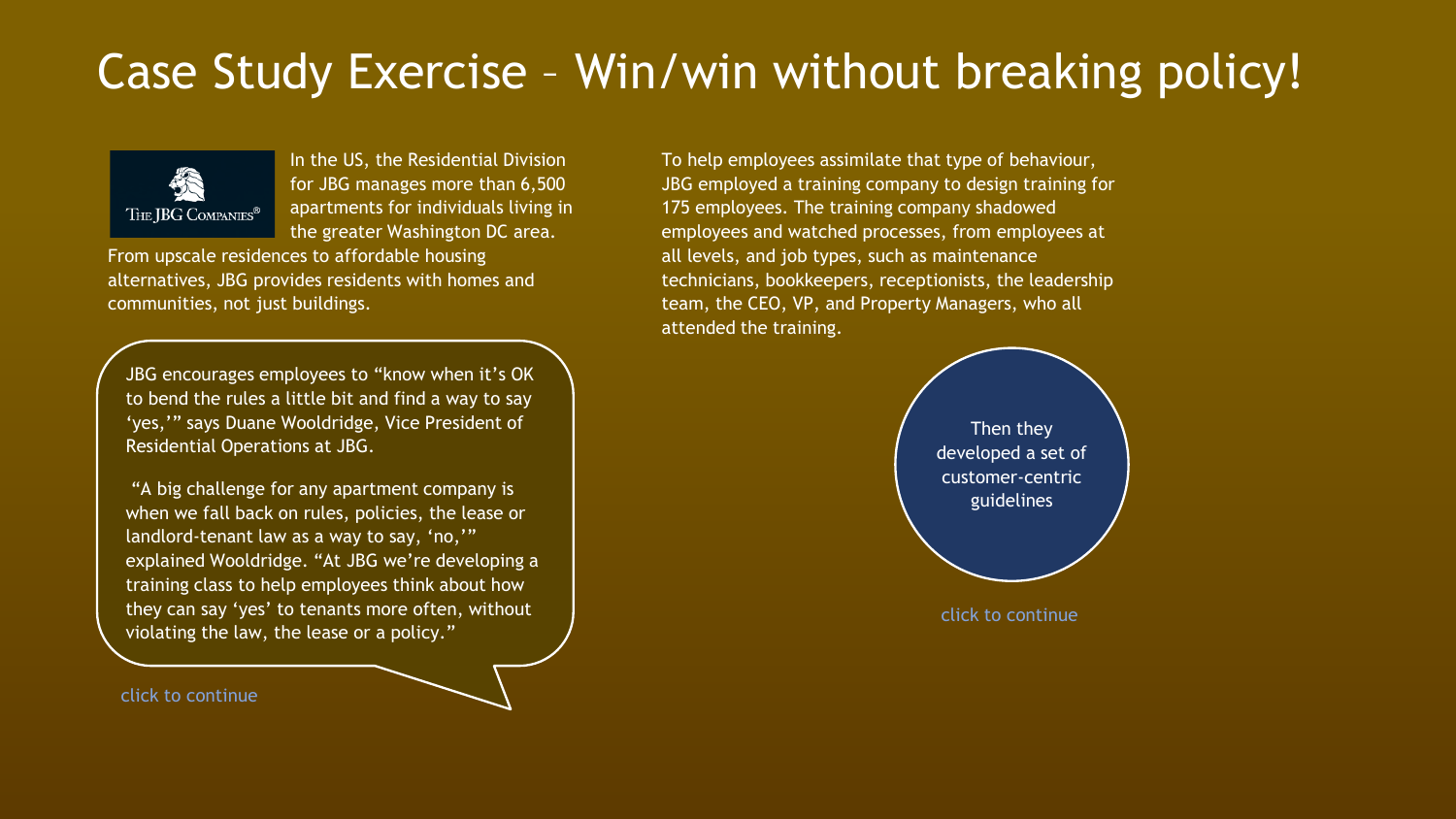Creating a culture of caring A key part of the leaning was being able to connect with customers and with each employee. The culture needed to encompass how employees treated each other, not just the customer. It helped to create a culture of caring.

The leadership team realised that they had to find opportunities to fulfil the expressed and unexpressed wishes of their customers.

Woolridge explained a recent example of a potential renter looking at pictures of one of their apartments online. The renter liked what he saw and was ready to rent. But he made a comment about how he had never rented an apartment – a very important decision – sight unseen before. JPG's employee sensed the customer's hesitation and recalled the training about anticipating customer needs that aren't clearly stated, used his iPad to create a walkthrough video tour of the apartment, including the wonderful view from the apartment, something not available on-line. He emailed the video to the gentleman, who immediately wanted to rent the apartment.

Wooldridge concluded, "I believe that without the training, we would not have invested the extra 5 to 10 minutes to make the video. And I think the fact that the employee knew he had done something good, was probably even more impactful for him than it was for the new resident, who was thrilled."

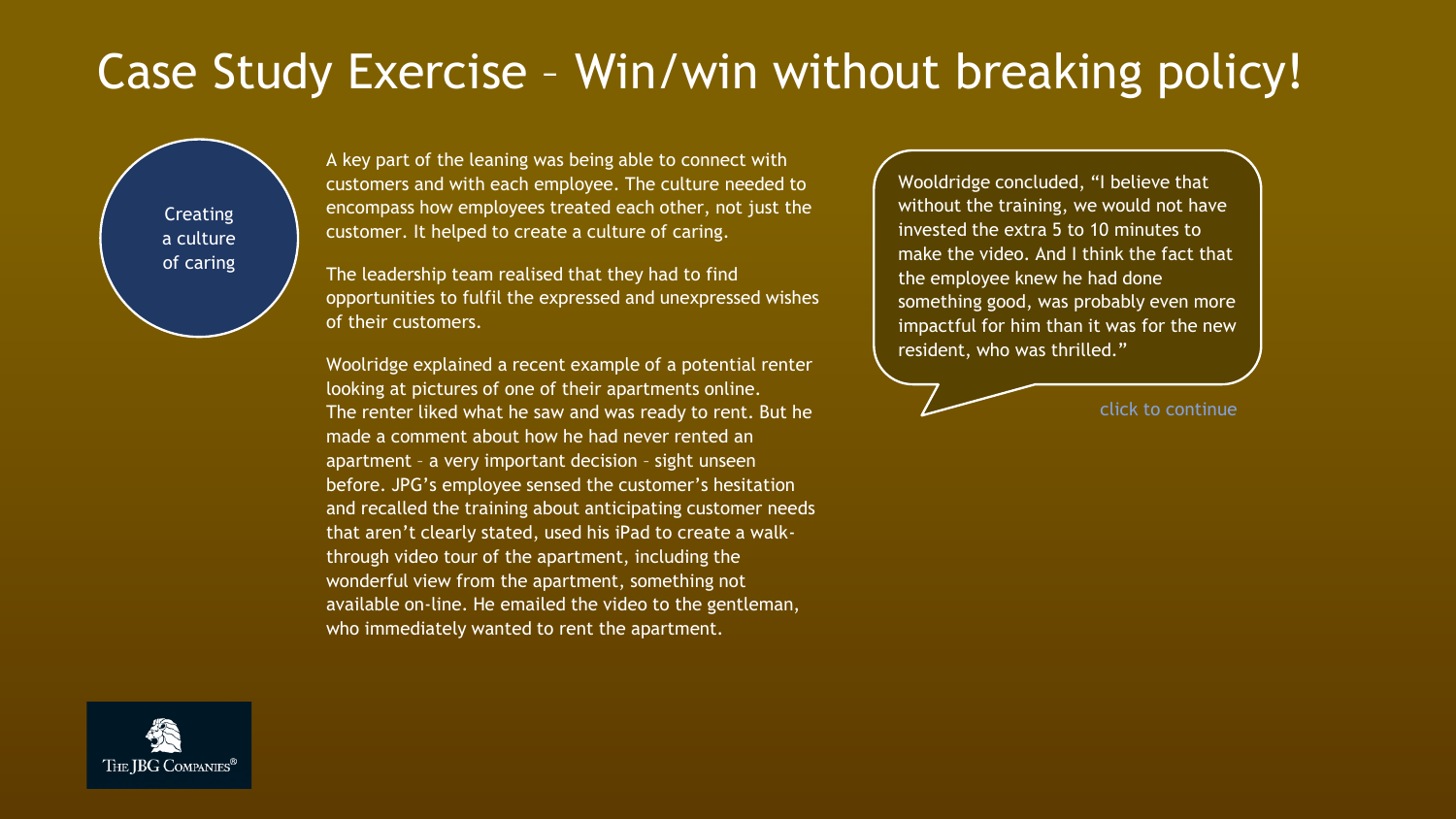Granting permission to meet customers' needs

"It takes a lot to empower people," Wooldridge continued, "but the training company showed us how any associate can take charge and fix something that will affect a guest's stay."

As a result, JBG now encourages employees to pay special attention to tenants' needs, moods and day-to-day circumstances, without being too intrusive.

When an employee accidentally had an unregistered resident's car towed, the employee not only made sure the car was returned unharmed, he was also encouraged to present the tenant with a \$50 gift card so the owner could get the car registered for a permit.

Wooldridge said employees aren't always comfortable making that type of decision on their own. "They need permission to be customer oriented so we're encouraging them to understand the context of a situation and be creative in how to help."

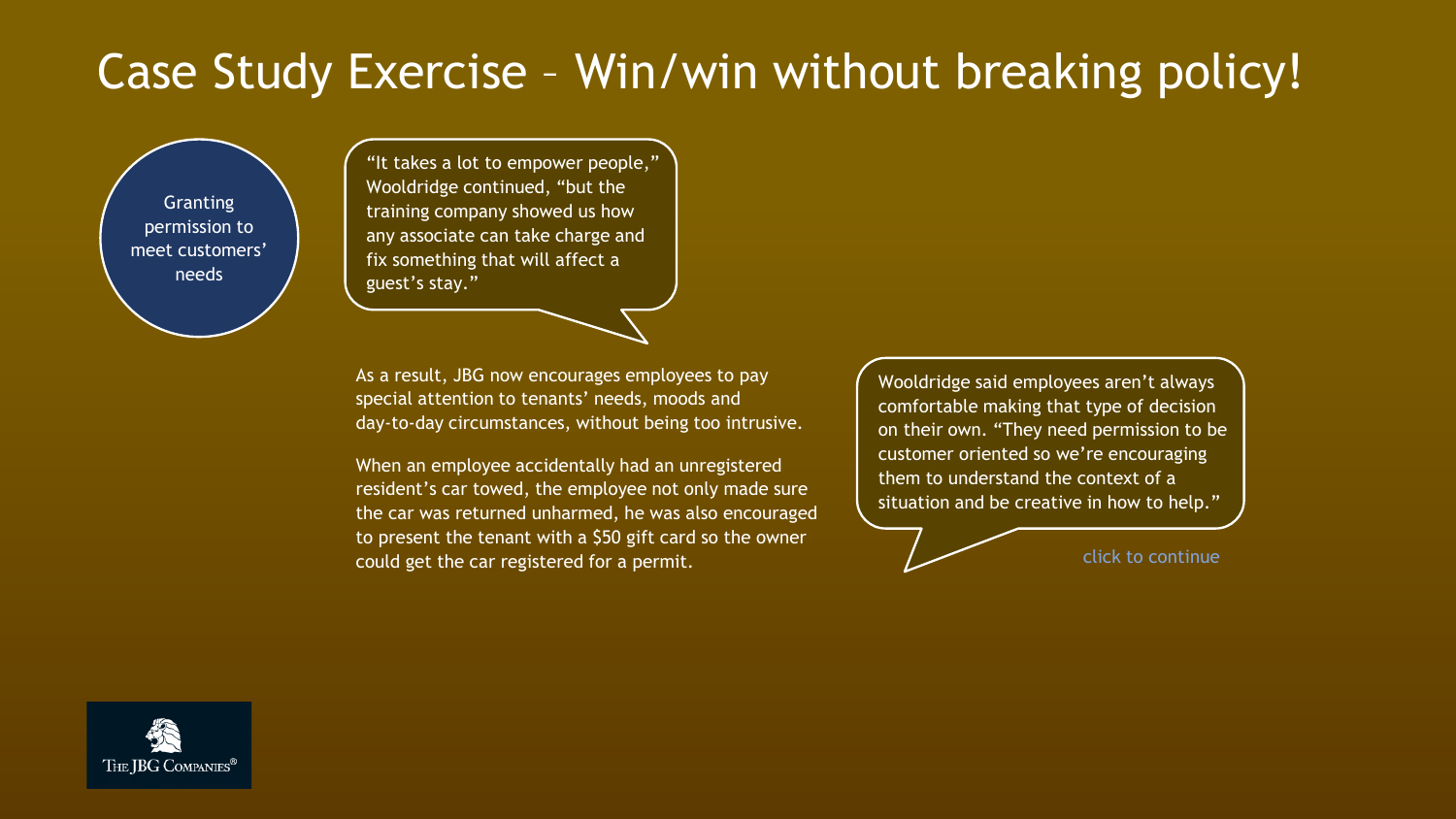After reading this case study, answer the following questions.

Allow around **40 minutes** to complete this exercise.

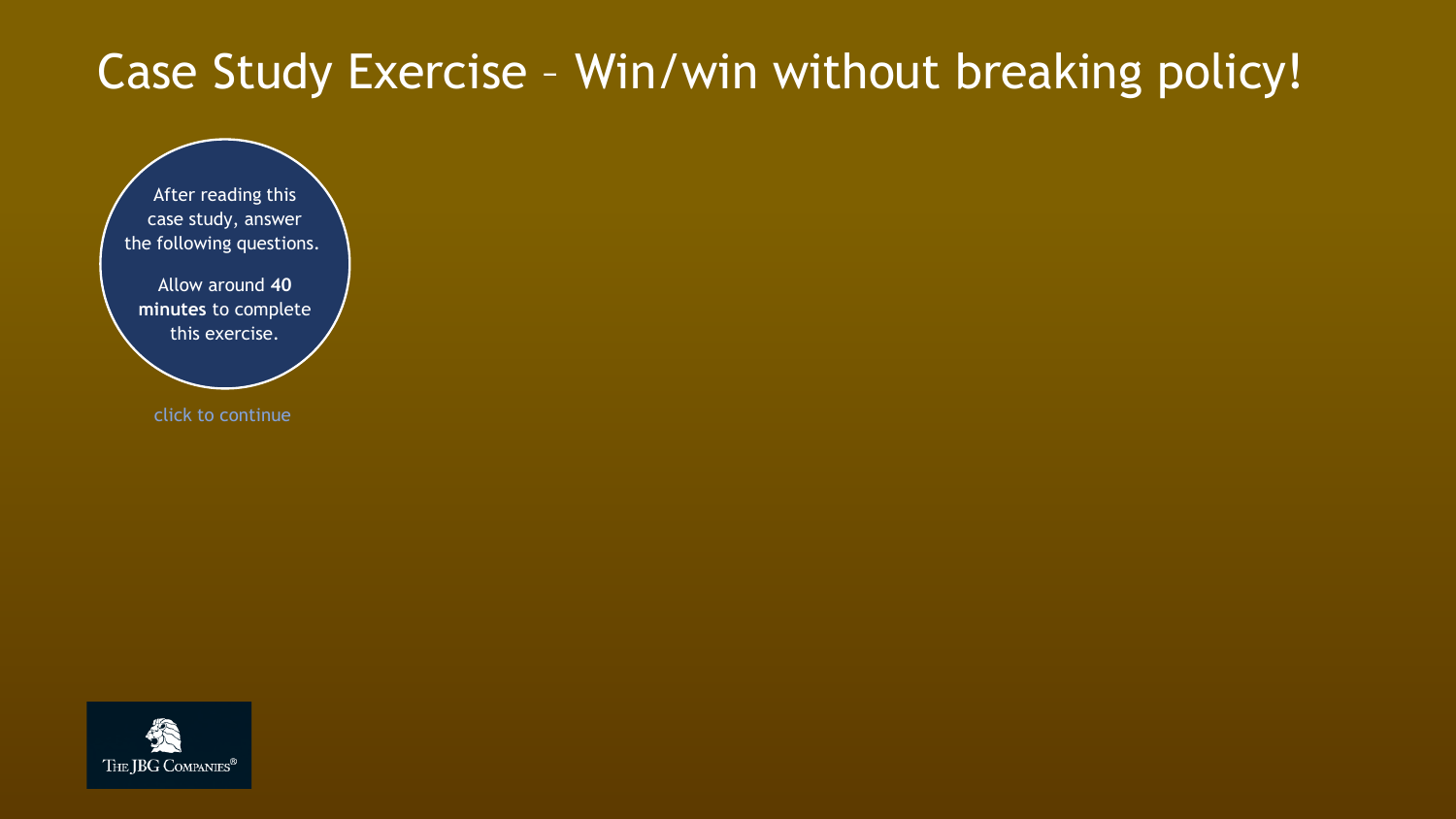Which employees, and how many, went through the training programme?

Identify the attitudes of the rental customer through his customer experience.

(Remember attitudes break down into beliefs (positive and negative), feelings and behavioural intentions, so your answer should include at least two of each)

How did JBG win the customer over?

click to What does JGB ask employees to pay special attention to?

reveal answers

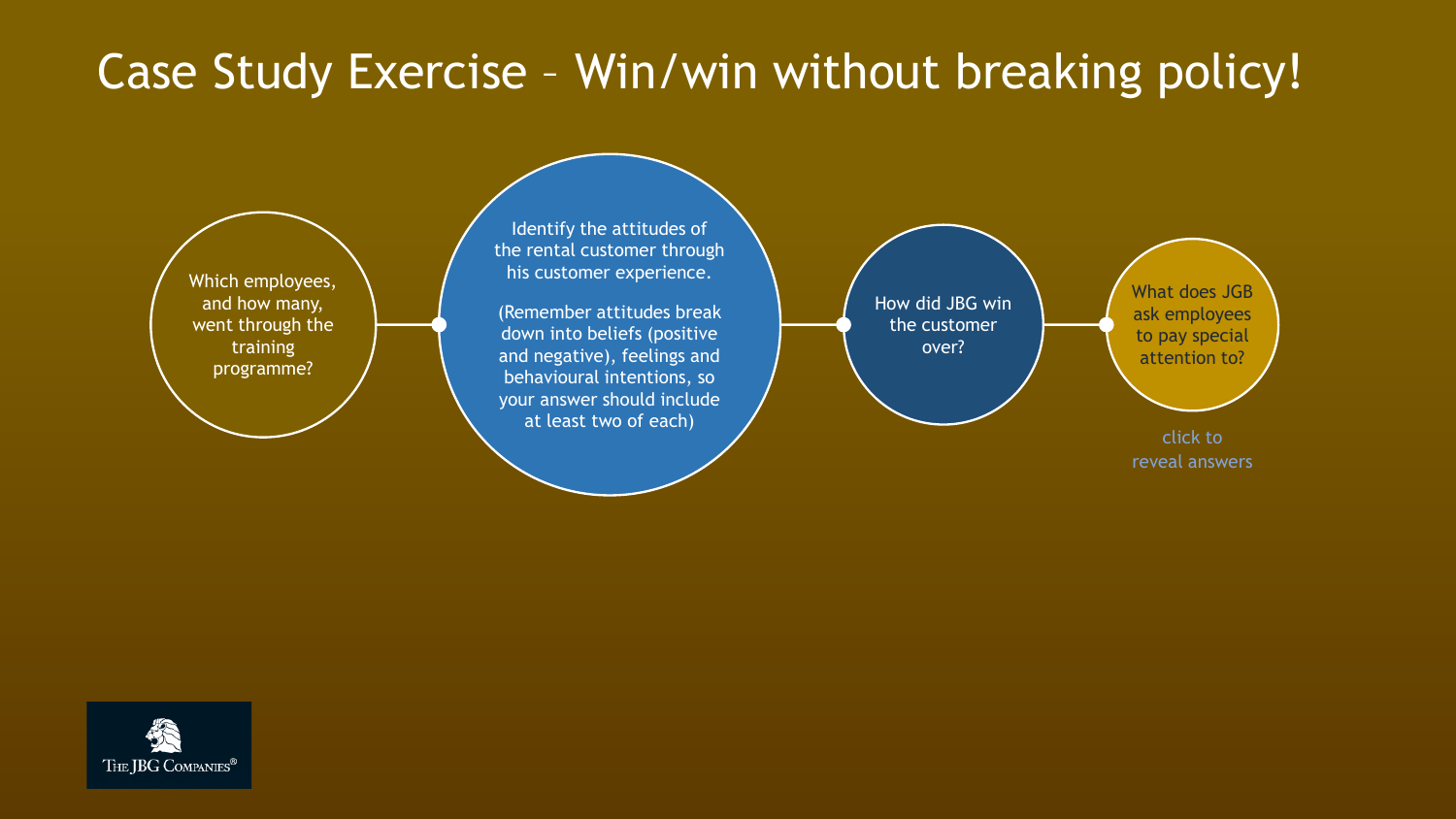Which employees, and how many, went through the training programme?

Identify the attitudes of the rental customer through his customer experience.

(Remember attitudes break down into beliefs (positive and negative), feelings and behavioural intentions, so your answer should include at least two of each)

How did JBG win the customer over?

What does JGB ask employees to pay special attention to?

**Answer**: 175 employees maintenance technicians, bookkeepers, receptionists, the leadership team, including the CEO and VP, and Property Managers

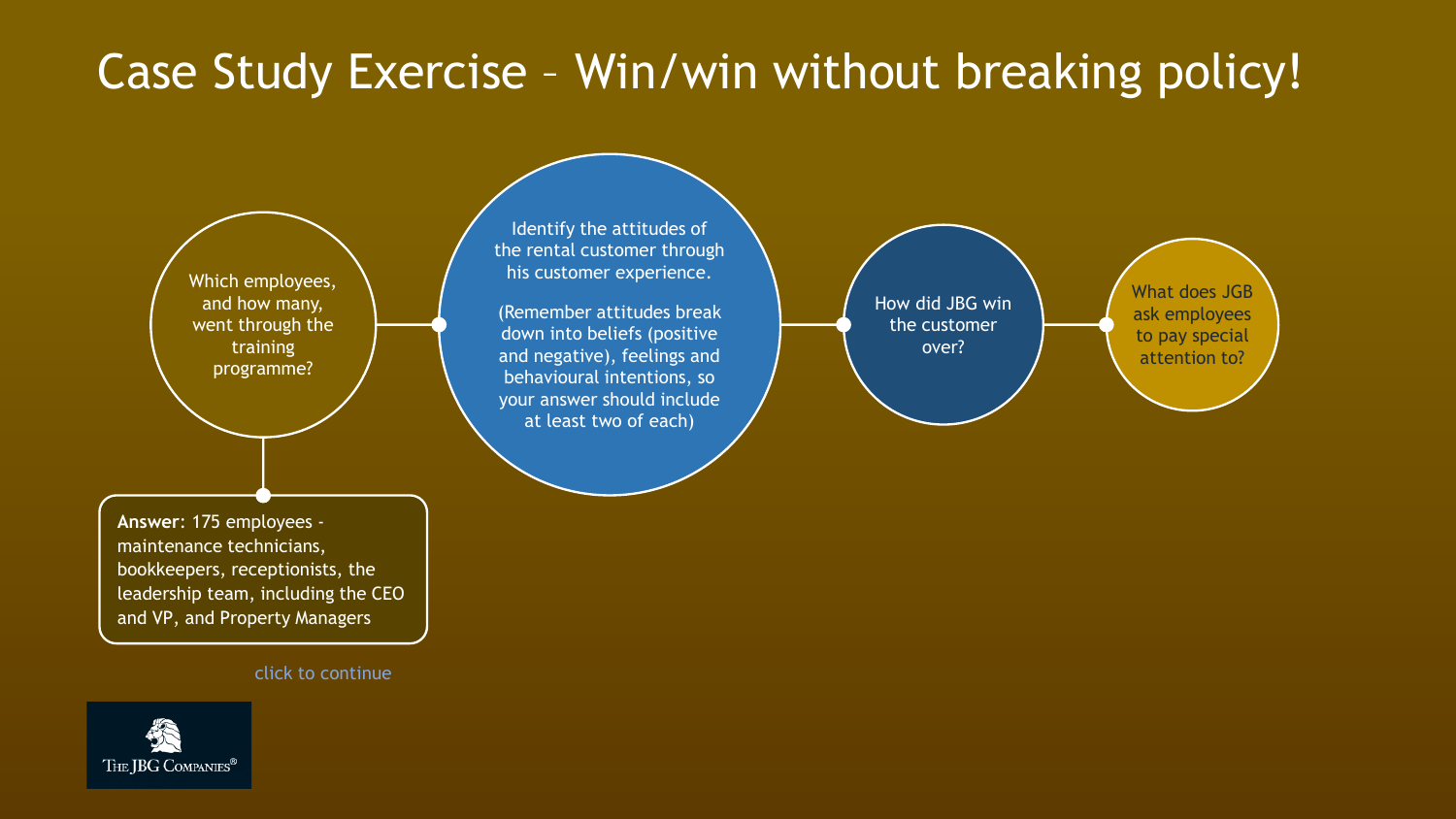Which employees, and how many, went through the training programme?

Identify the attitudes of the rental customer through his customer experience.

(Remember attitudes break down into beliefs (positive and negative), feelings and behavioural intentions, so your answer should include at least two of each)

**Sample Answer**:

#### **Beliefs:**

• Will the video really help me to make the decision to rent the apartment?

• I want this apartment, but will it look like this

• How can I rent an apartment I have not seen?

and the company is helpful

in reality?

- appius<br>dicolis ovcontio **the customer service is exceptional** <br>the customer service is exceptional
- **Feelings:** Excitement: finding an apartment he liked
	- Doubt: Never rented without viewing
	- Anticipation: Prior to viewing the apartment on the iPad
	- Satisfaction: He had made the right choice
	- Delight: I'm so pleased I made this decision
	- Trust: I trust RGB to look after my interests

#### **Behavioural Intentions:**

- I will rent this apartment after JGB took time out to send the video
- I will recommend JGB to people I know
- I will rent from them again

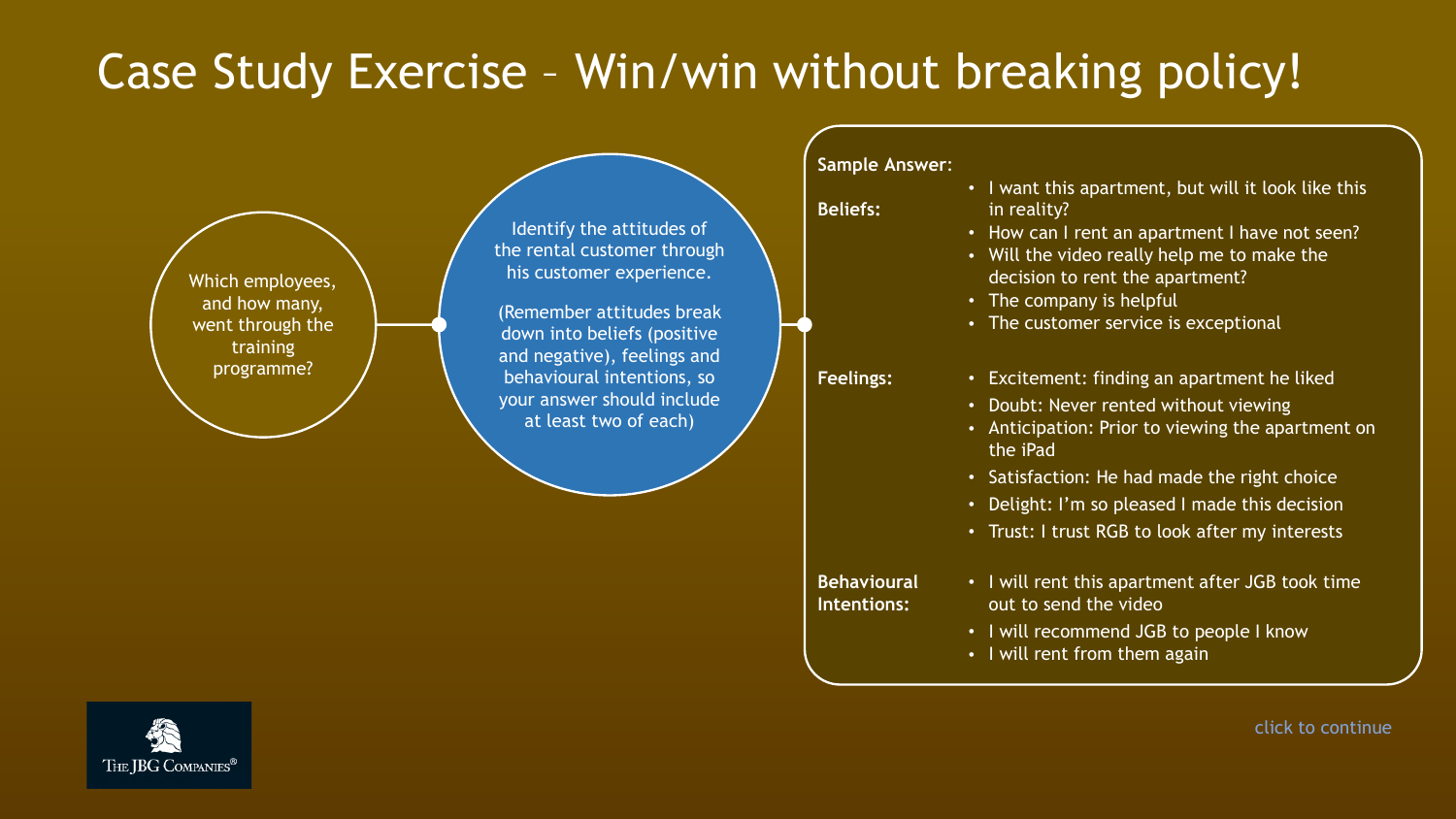Which employees, and how many, went through the training programme?

Identify the attitudes of the rental customer through his customer experience.

(Remember attitudes break down into beliefs (positive and negative), feelings and behavioural intentions, so your answer should include at least two of each)

How did JBG win the customer over?

What does JGB ask employees to pay special attention to?

#### **Sample Answer:**

- Taking the time to understand his doubt
- Understanding his point of view
- Sending the email of the video over to address his concerns
- Being proactive and delivering excellent customer service
- Making him feel special by taking an individualised approach

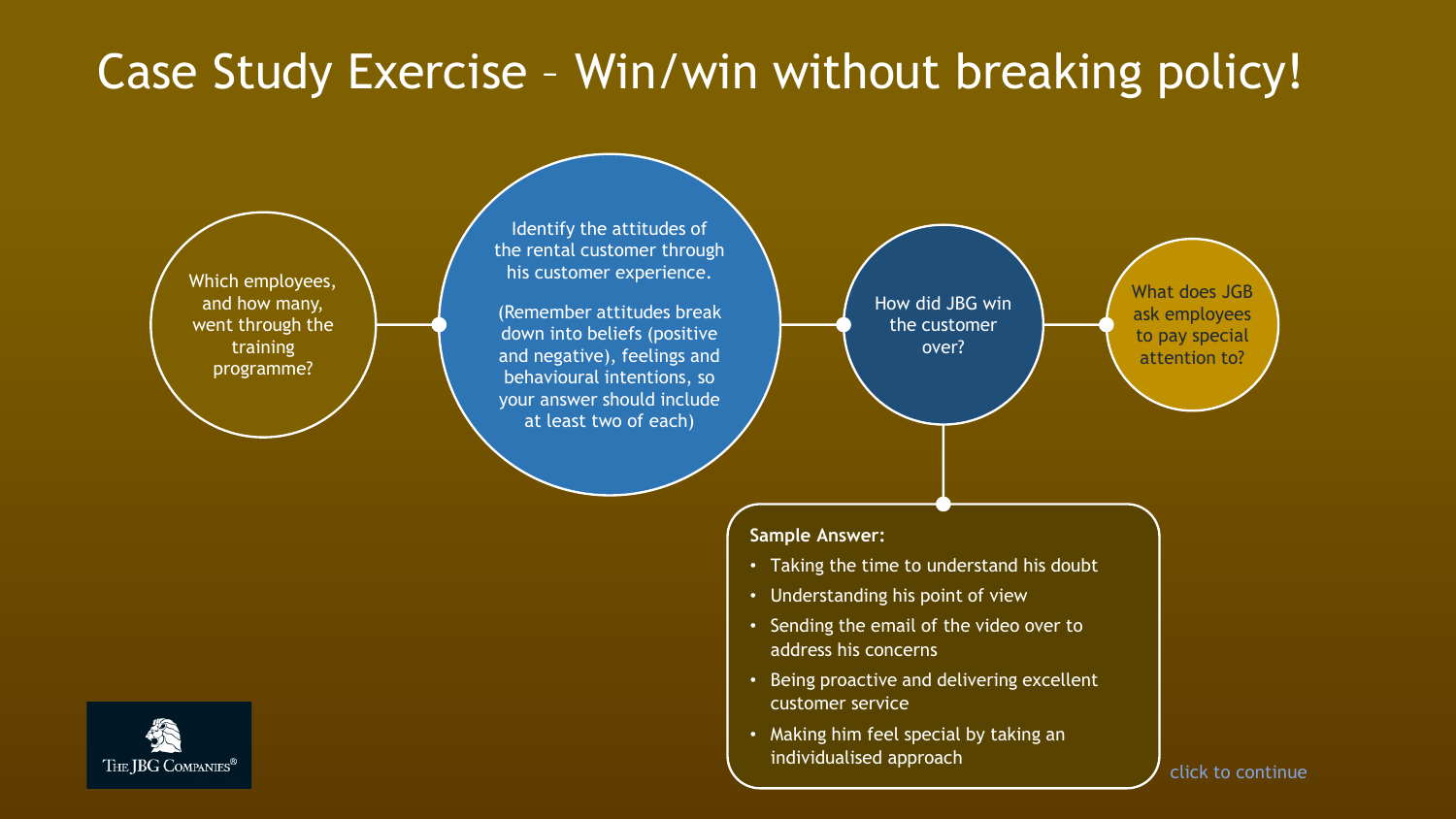Which employees, and how many, went through the training programme?

Identify the attitudes of the rental customer through his customer experience.

(Remember attitudes break down into beliefs (positive and negative), feelings and behavioural intentions, so your answer should include at least two of each)

How did JBG win the customer over?

What does JGB ask employees to pay special attention to?

**Answer**: JGB want special attention to be paid to tenants' needs, moods and day-to-day circumstances, without being too intrusive.

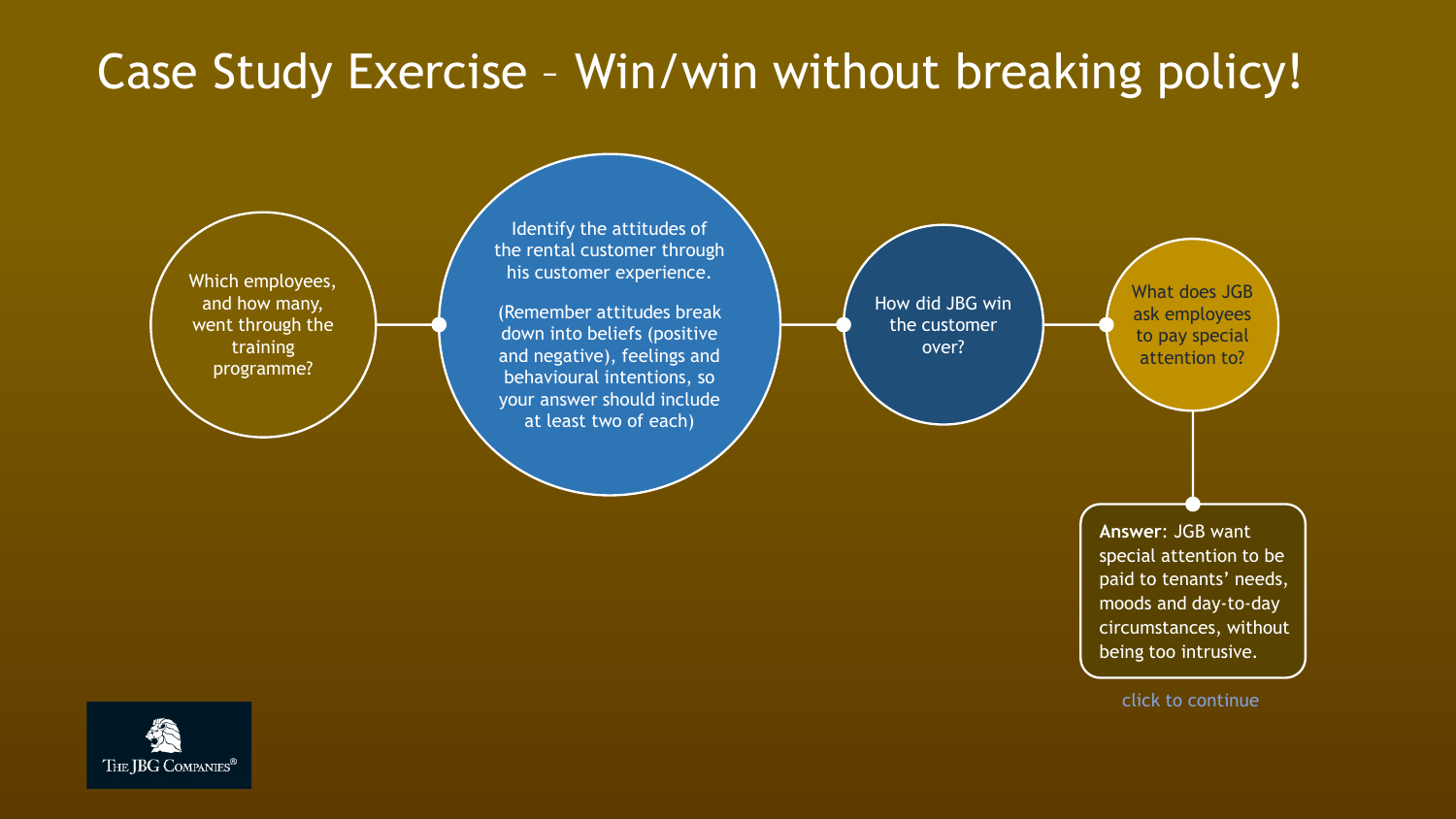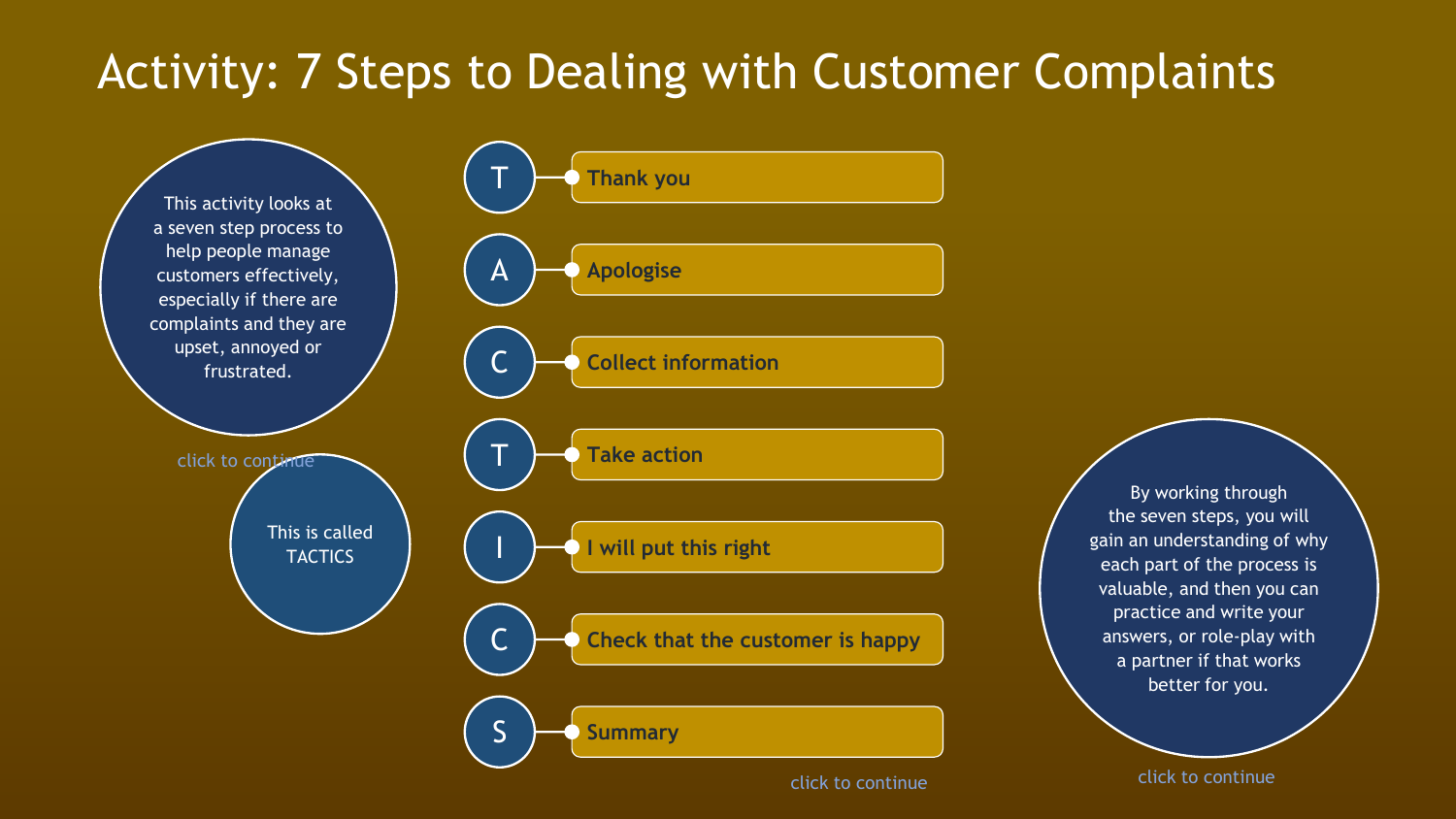You need to create immediate rapport with the customer and there is no better way than thanking a customer for bringing the issue to your attention. You are laying positive foundations for the rest of the conversation. Use your own words; it will appear more natural and not contrived. An alternative is to explain you did not know about the issue, but now you are aware.



By apologising you are communicating with the customer that you genuinely wish the situation had not happened to them. This instills confidence that you are prepared to do something to put it right.

You are not taking responsibility for what has happened, but you are stating you are sorry it has happened!

click to continue click to continue

T

A

**Thank you**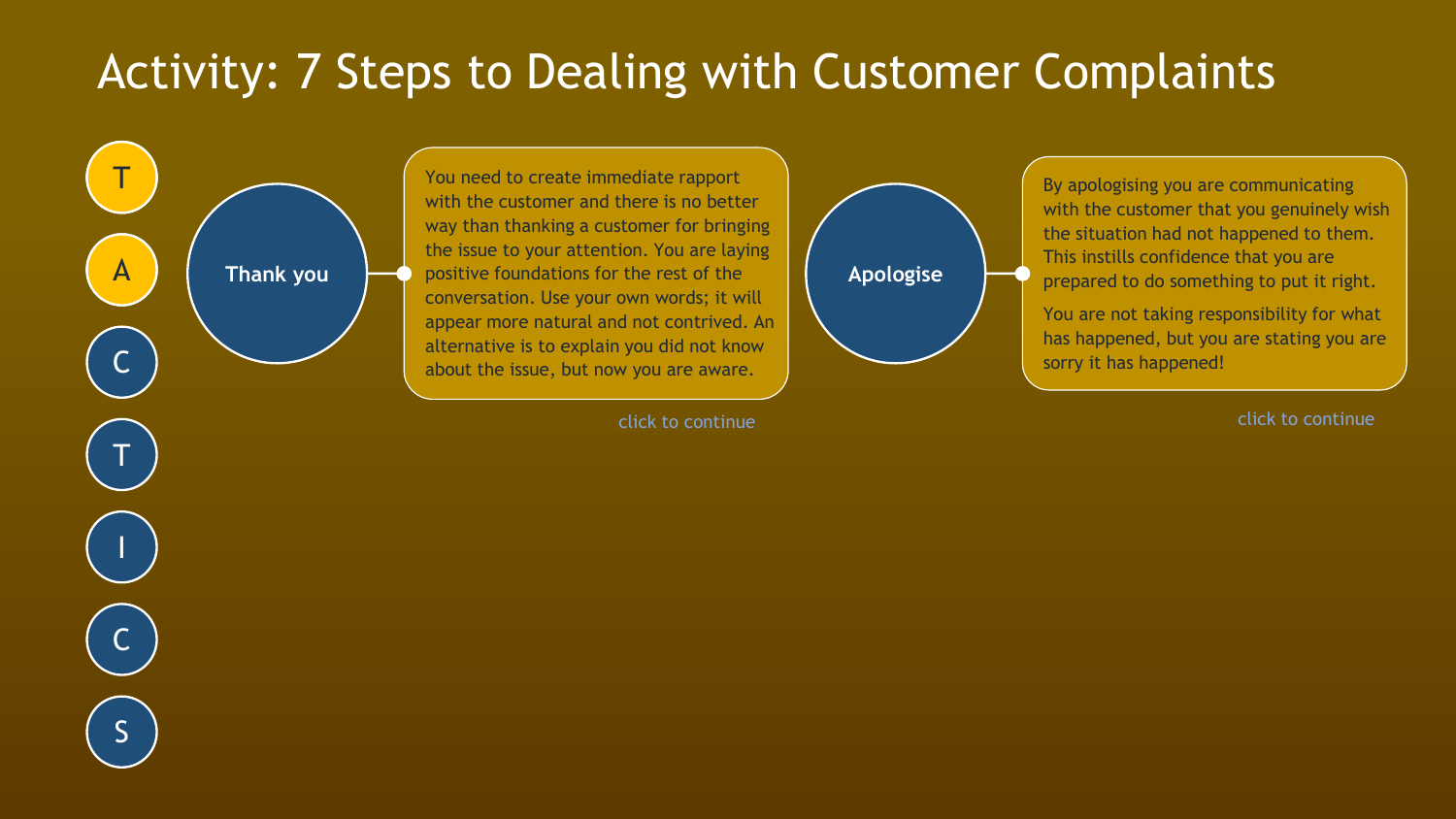**Collect the Information**

O

A

C

T

I

C

S

You need the customer's help in gathering the relevant information.

Ask them only what is necessary. However, ensure that you ask for enough information or you will have to call back, or ask them to explain further, and this will delay the resolution.

The most important thing to do at this stage is to LISTEN to the customer! Customers will probably be giving you more information than you need to know so pay attention and listen.

The customer also may be EMOTIONAL.

Whatever you do or say, do not ask the customer to calm down, this will have the opposite effect and may even wind up the customer!

Ask a mix of open and closed questions

Take careful, legible notes. This lets the customer know you are taking the matter seriously and that you will have all the relevant information to hand. This also provides a written record, should you need to refer back to the situation at any time.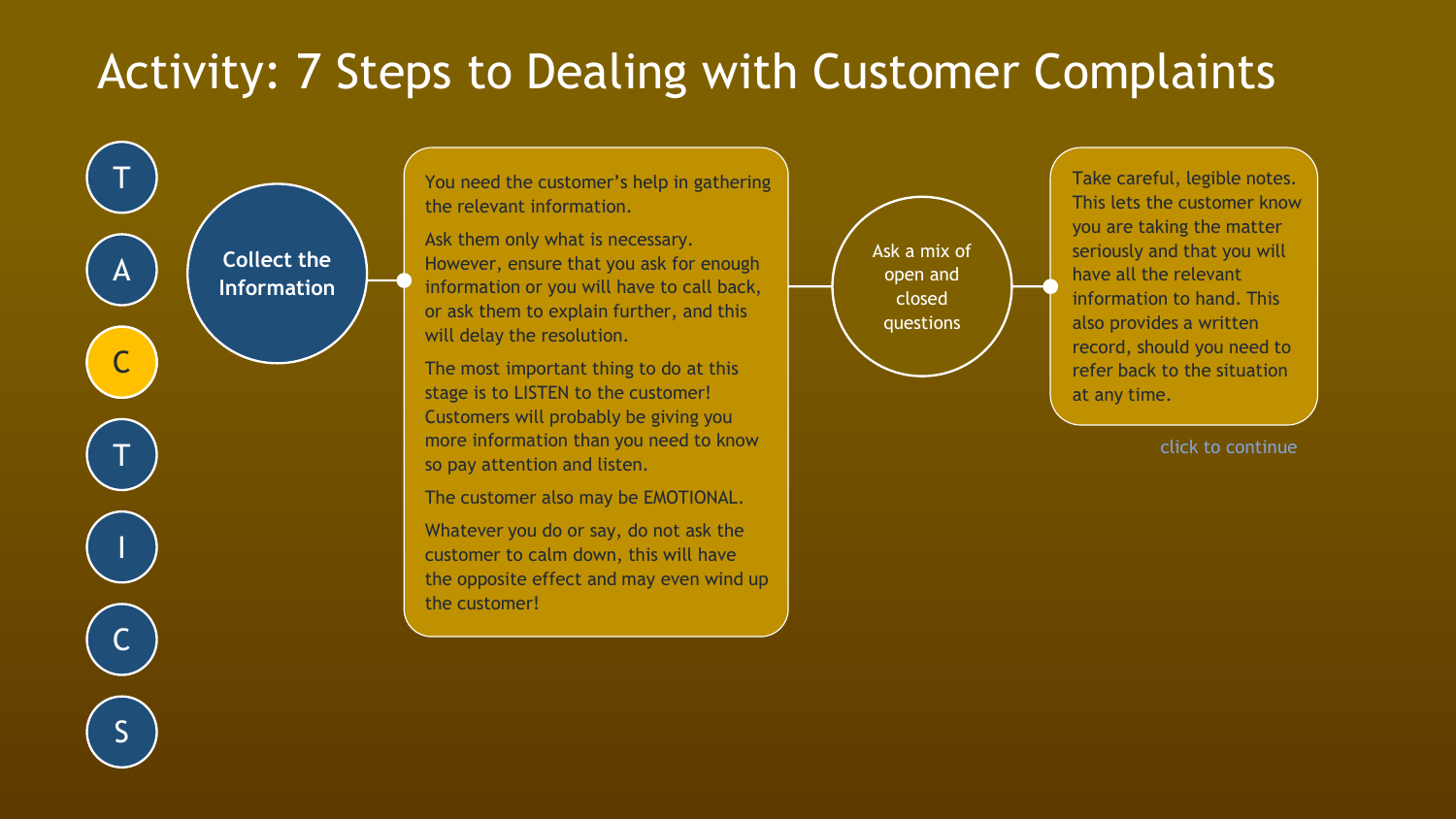$\bullet$ A C T I C S **Check that the customer is happy**

Quite simply do whatever you need to do to put the situation right and promptly. A sense of urgency will be appreciated by the customer as it will let them know that **Take action** and them and are treating their **I will put I will put Take action** complaint seriously.

> Always tell the customer what action you propose to take.

Do not under-promise or over-deliver! Give timescales and be realistic.

#### click to continue

Ask the customer directly if they are satisfied with what you did for them.

If you can call and ask them a few days later, this could reap huge dividends in relation to customer loyalty and reputation management. Remember that customers will spread the word about their negative experiences via Facebook pages, or on Twitter, causing an immediate awareness of the situation.

#### click to continue



**To summarise:** "I" is an extremely assertive word and subconsciously sends a message to the customer that everything is being taken care of. You should give the customer your name and telephone number in case they need to contact you in the future.

#### click to continue

- Ensure that the details are recorded
- Appropriate action is taken
- Compensation awarded if necessary, or issue is escalated to someone who can make that decision – but be clear that you will do that and explain the timescales
- Consider sending a letter or email to the customer confirming the next steps or the resolution decided
- Make the complaint known so that others can learn from it.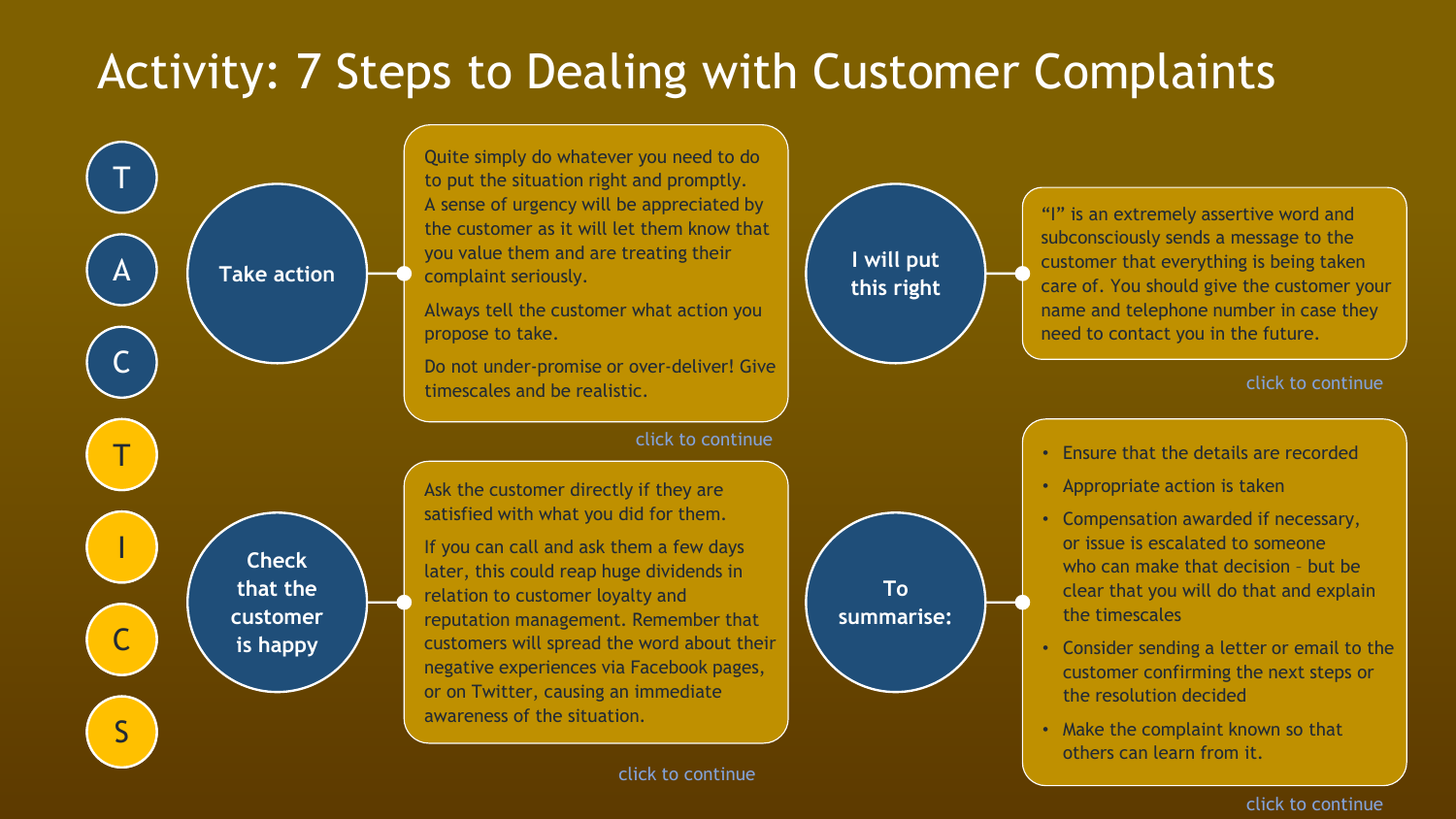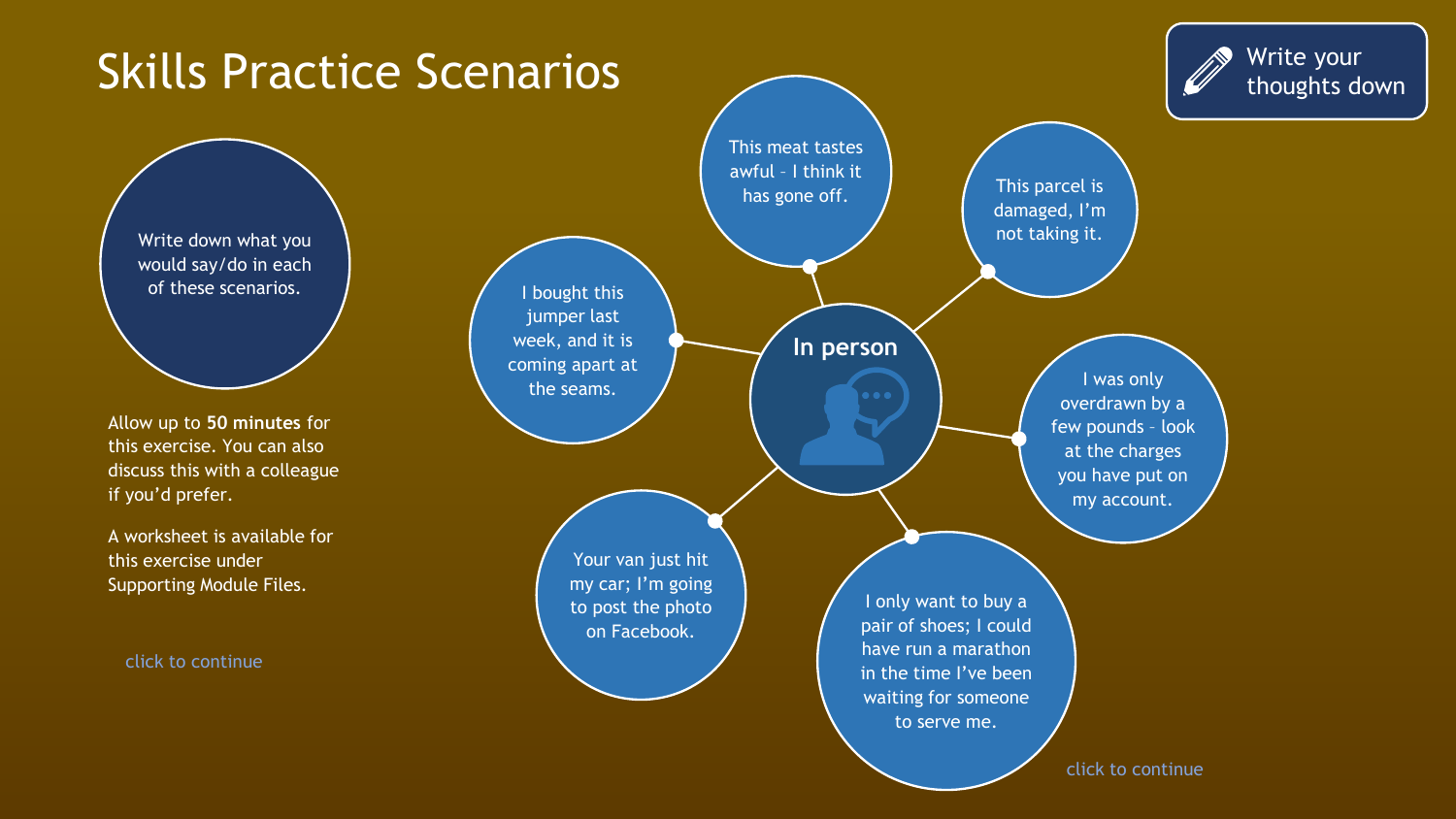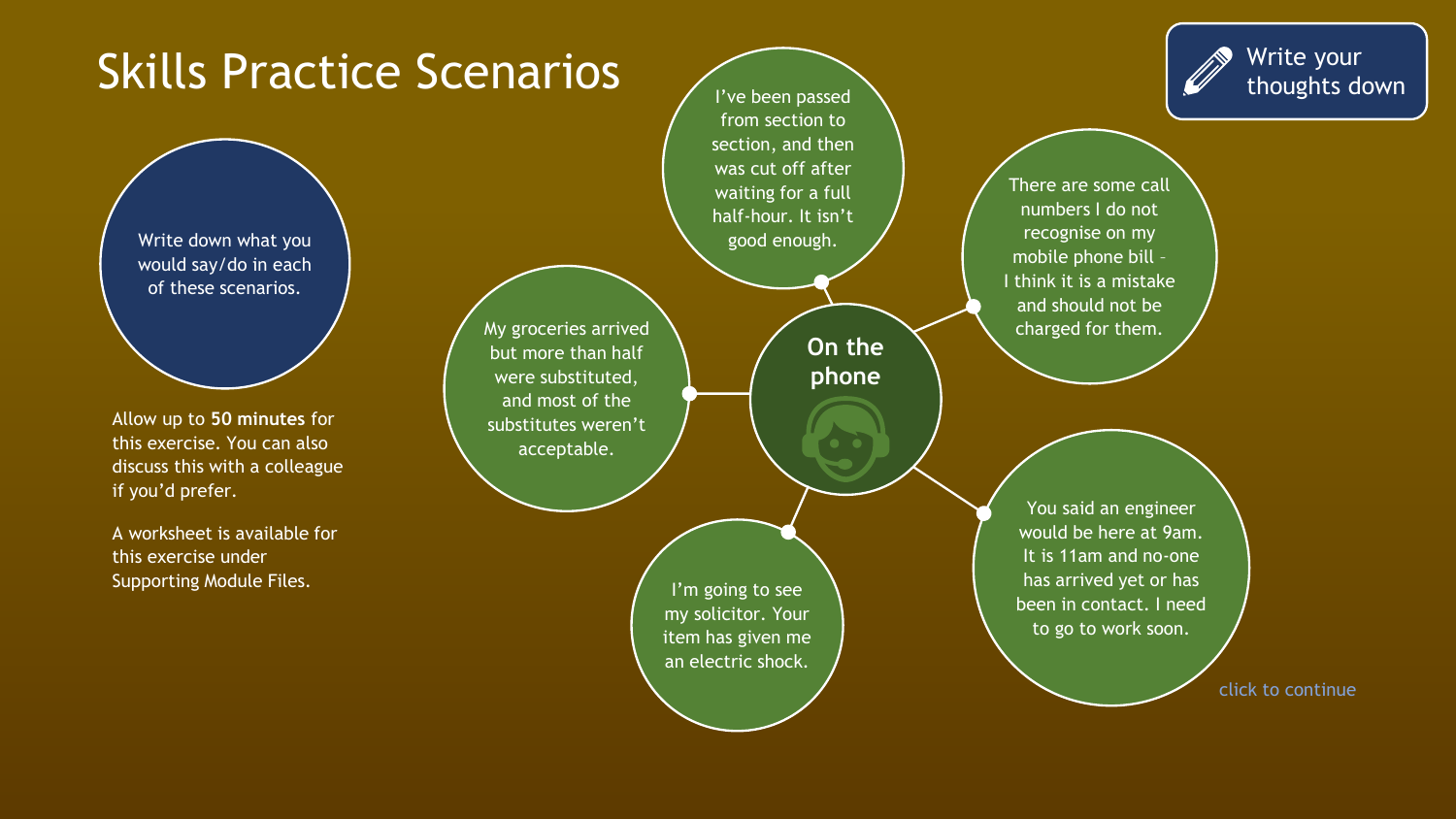#### Exercise: Can't to Can/Will

![](_page_15_Picture_1.jpeg)

Take a look at the following examples of negative phrases and write your suggestions for alternative and positive statements in the "can do" column. Try to think of how a customer would react/say to your "can't do" statement.

Spend up to **50 minutes** completing this exercise, or until you are satisfied you have completed this thoroughly.

A worksheet is available for this exercise under Supporting Module Files.

![](_page_15_Figure_6.jpeg)